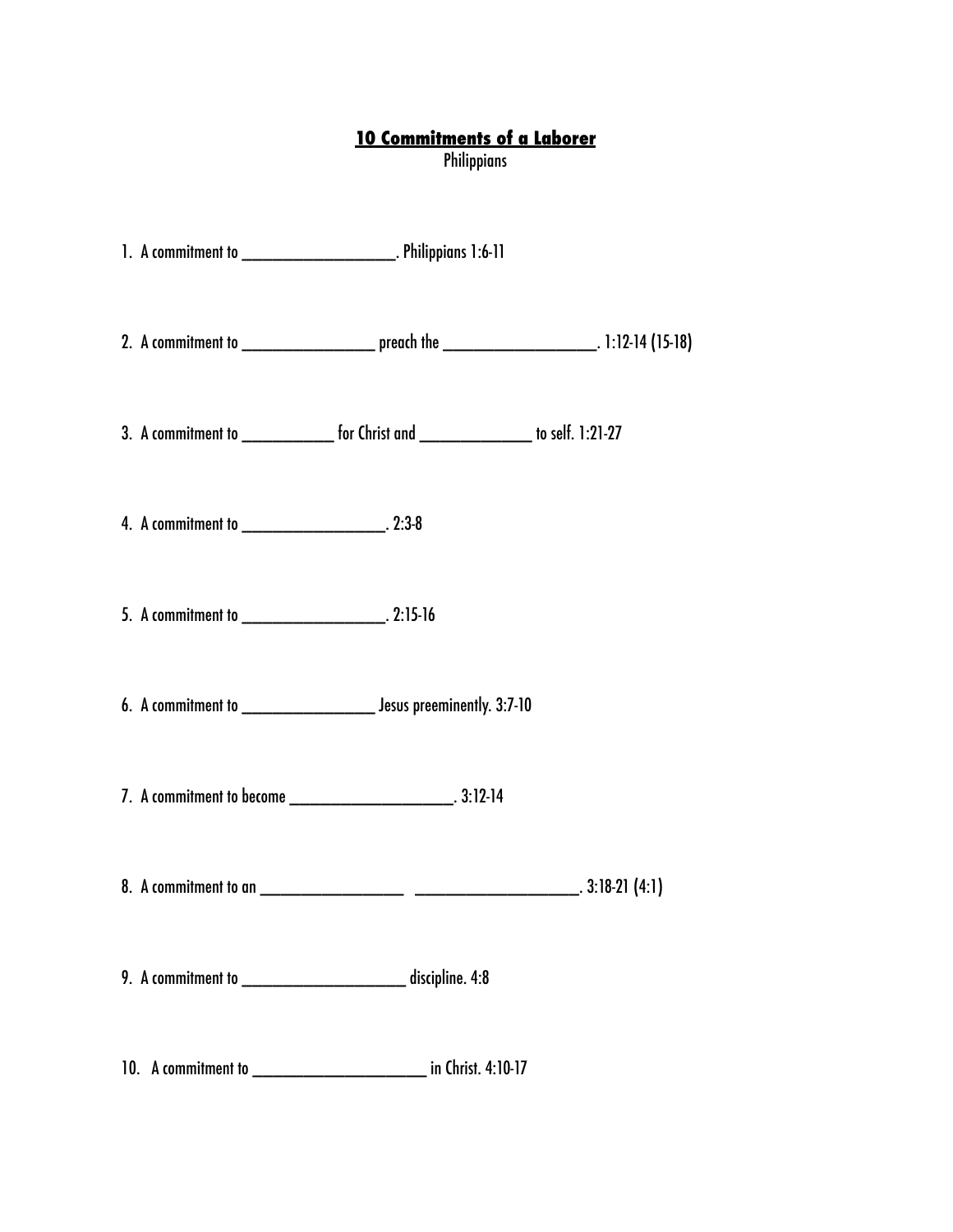1. A commitment to \_\_Prayer\_\_. Philippians 1:6-11

2. A commitment to \_\_boldly\_\_ preach the \_\_\_gospel\_\_\_. 1:12-14 (15-18)

-Do you have a commitment to boldly and unashamedly preach the gospel? -The gospel has power apart from the motive of the messenger!

3. A commitment to \_\_\_live\_\_\_ for Christ and \_\_\_die\_\_\_ to self. 1:21-27

4. A commitment to humility . 2:3-8

-Jesus died to self long before he went to the cross! -People's pride keeps them from laboring -Laboring is humbling work!

5. A commitment to \_\_\_D.I.C.E\_\_\_. 2:15-16

-Paul intended for his discipleship to impact the lost world! -Discipleship is in vain if it is not impacting the lost world!

6. A commitment to  $\blacksquare$  know Jesus preeminently. 3:7-10

-What am I tempted to gain my significance or identity in other than Jesus? -What did Paul do to press into knowing Jesus? He labored! He gave of himself to make disciples!

-What is your (my) passion like to really know Jesus? Indications - Time with him and obedience to him.

7. A commitment to become Christlike 3:12-14

-What kind of commitment to I have to become like Jesus? -Am I "pressing on" toward it? -Is my practice equal to my passion?